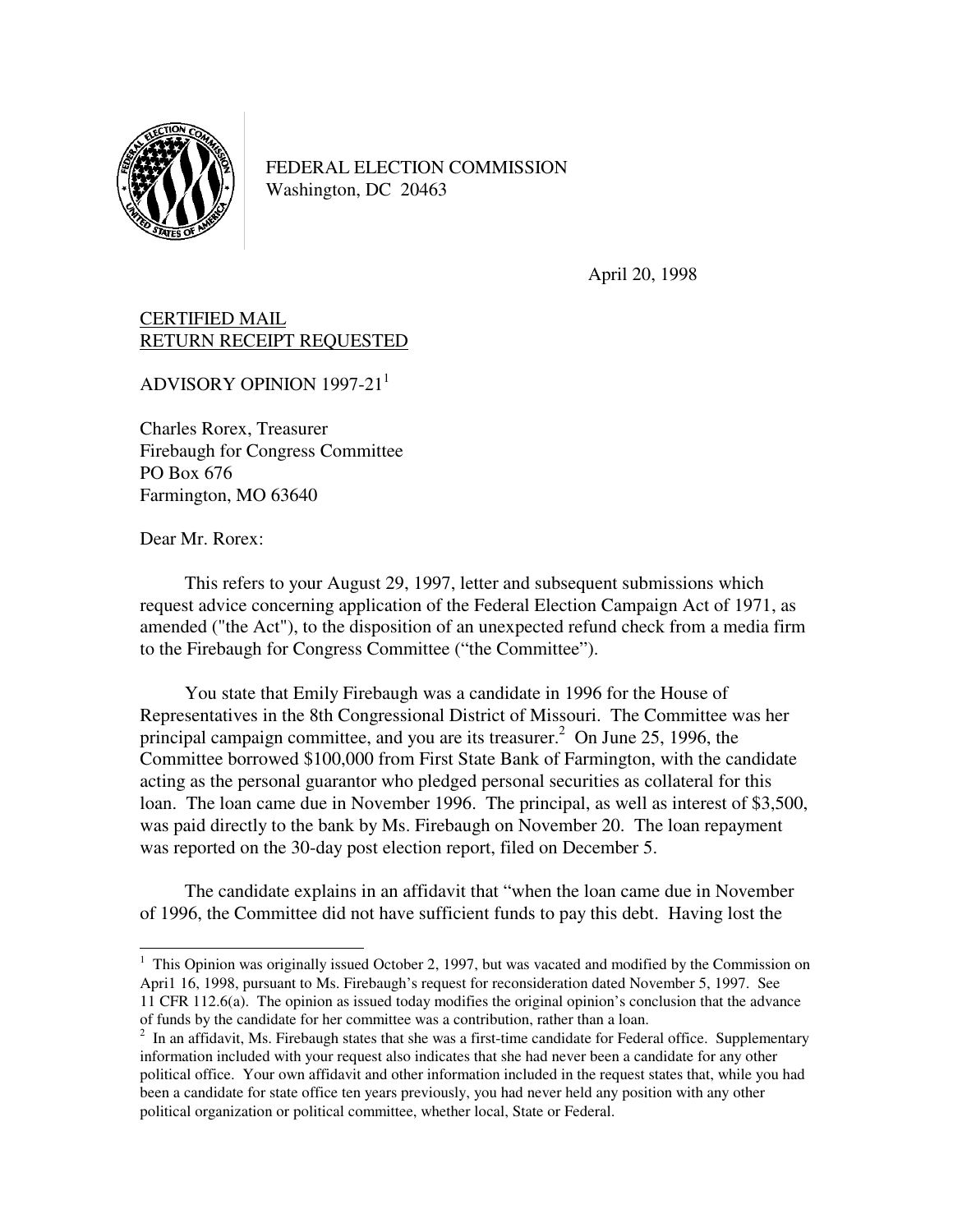AO 1997-21 Page 2

j

general election, I did not anticipate being able to raise any additional funds to retire this loan."

 You state that the candidate then "advanced" \$125,000 of her personal funds on November 20 to pay off the loan, as well as several other obligations. It was the understanding of the candidate "at that time that the Committee would repay me, if possible." You confirm in your own affidavit that it was your understanding that the Committee would repay Ms. Firebaugh "if possible."

 You state in your affidavit that, when it became clear that the Committee would not have sufficient funds to repay Ms. Firebaugh after all the vendors had been paid, she forgave the advances<sup>3</sup> so that the Committee could be terminated in accordance with 11 CFR 102.3 and 104.1(a). You explain that you mistakenly recorded the circumstances surrounding these transactions as an "in-kind" contribution on the post-election report of the Committee, rather than advances forgiven by Ms. Firebaugh.

 During the first half of 1997, the Committee continued to pay all of its debts in preparation for terminating. You explain that, to enable the Committee to do so, the candidate once again advanced her own funds in order to meet the Committee's obligations. On January 27, 1997, she loaned the Committee \$7,723 of her personal funds for this purpose. This transaction was reported on the July Mid Year report as a loan from the candidate. On March 20, 1997, the Committee received a refund check from its media firm for \$46,131 for prepaid advertising that was not run. You state that this refund was completely unanticipated. You state your intention to refund this entire amount, along with any remaining balance of Committee funds, to Ms. Firebaugh in repayment of her total advance of \$132,723 from personal funds on behalf of the campaign. You state that this refund would be reported on the Committee's termination report. You wish to know whether this action would be permitted under the Act and Commission regulations.

 The Commission has previously stated that, under the Act and Commission regulations, a candidate and the candidate's campaign committee have wide discretion in making expenditures to influence the candidate's election. The Act provides, however, that the candidate and the campaign committee may not convert excess campaign funds to the personal use of the candidate or any other person. 2 U.S.C. §439a; 11 CFR 113.2(d); Advisory Opinions 1997-11 and 1997-2. However, excess campaign funds may be used to repay to a candidate any loan the proceeds of which were used in connection with his or her campaign. 11 CFR 113.2(d).

 The Commission regulations define what would constitute personal use of campaign funds. In general, "personal use" means "any use of funds in a campaign account of a present or former candidate to fulfill a commitment, obligation or expense of any person

 $3$  Although you refer to the transaction as loans by Ms. Firebaugh, in fact these circumstances represent advances. Rather than loaning money to the Committee, Ms. Firebaugh was paying off creditors with the hope of receiving reimbursement.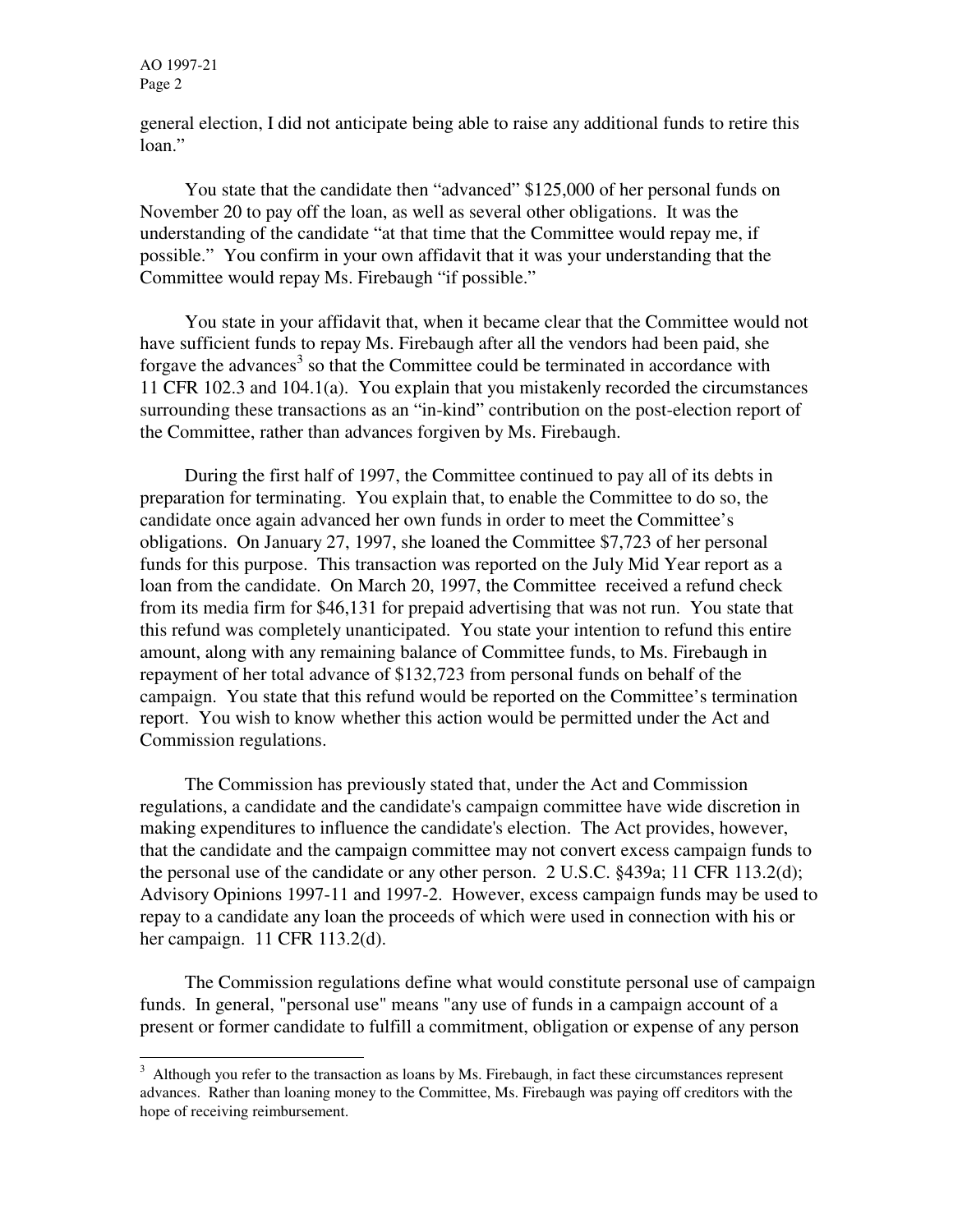AO 1997-21 Page 3

l

that would exist irrespective of the candidate's campaign or duties as a Federal officeholder." 11 CFR 113.1(g). The Act further requires that the reports filed by a candidate's principal campaign committee disclose, among other transactions, all loans made by or guaranteed by the candidate, as well as contributions from the candidate. 2 U.S.C. §§434(b)(2)(B),(G) and 434(b)(8). See also 11 CFR 104.3(a)(4)(iv) and 104.3(d). Debts and obligations owed by or to a political committee which remain outstanding shall be continuously reported until extinguished. 11 CFR 104.11.

 Several previous advisory opinions concerning proposed retroactive changes of candidate transactions with his or her campaign committee are relevant to your request. In Advisory Opinion 1977-58, a former candidate wished to retroactively change the designation of a transfer (or gift) of funds, made by the candidate to his campaign committee, to a "loan" that would then permit committee fundraising in order to "repay" the candidate for the funds he had earlier donated. The Commission concluded that this was not permissible since it would contravene the intent of section 434(b) that "the debts" and obligations be initially disclosed in a timely manner and be continuously reported thereafter until extinguished." By contrast in Advisory Opinion 1980-114, the Commission permitted a campaign committee to transfer to a candidate an unanticipated refund from a vendor which was received after the filing of the committee's termination report. However, as the Commission noted in that instance, the transfer was in repayment of a previous loan the candidate had made to the committee which loan had been reported as such by the committee and subsequently forgiven. See also Advisory Opinion 1997- 28.<sup>4</sup>

 However, when determining the nature of a transaction between a candidate and the candidate's committee the Commission has taken into account not only the way in which the transaction was reported, but also affidavits evidencing the intent of the parties involved in the transactions. Of relevance to your situation is the Statement of Reasons in the Commission's final repayment determination for the 1992 Buchanan for President campaign. See *Statement of Reasons-Final Repayment determination of Buchanan for President, Inc*. (August 1, 1995). In circumstances similar to yours, Mr. Buchanan, advanced \$50,000 in a series of transfers to his campaign committee. These transfers were reported on the committee's reports as contributions. However, during the audit process, the candidate and the campaign chair produced affidavits that affirmed that the reporting had been in error, and the original intention of the candidate and the committee was that the transfers were loans with repayment to be made if the campaign should have the funds available.The Commission accepted the affidavits as manifesting the true nature of the transaction. See *Id*.

<sup>&</sup>lt;sup>4</sup> In both Advisory Opinion 1980-114 and 1997-28, candidates were also permitted to reverse prior forgiveness of loans previously made to their Committees. This was due to the unanticipated circumstances that arose subsequent to the forgiveness of the loans. See Advisory Opinion 1980-114 (the receipt of a media refund check) and Advisory Opinion 1997-28 (the discovery of an error in advice regarding the tax consequences of loan forgiveness).